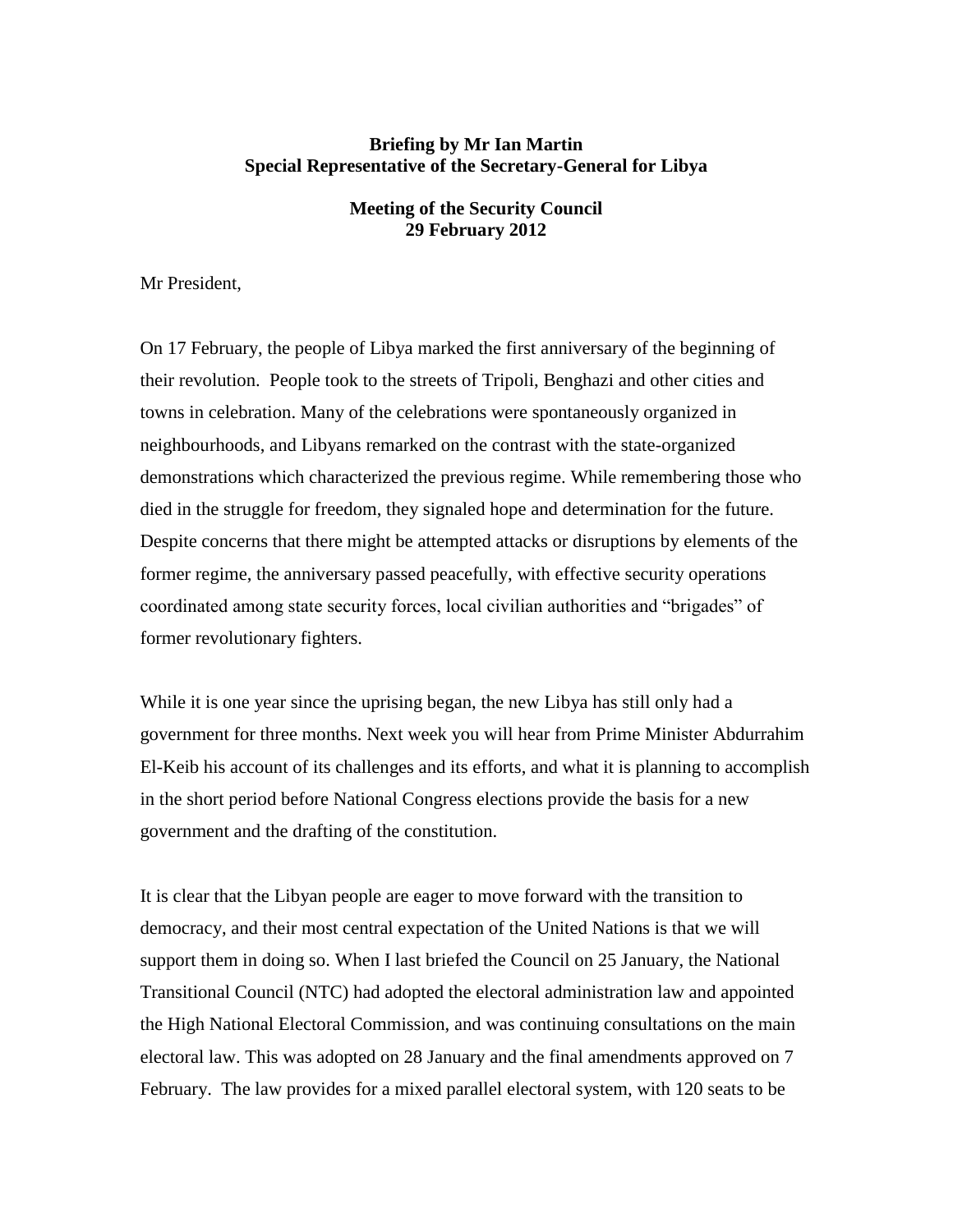elected by majoritarian races reserved for individual candidates, and 80 seats to be elected by proportional races reserved for lists to be submitted by political or other groups. Like all electoral frameworks, this parallel system is a compromise among competing views and interests, but our judgment is that the law provides a reasonable foundation for the election of the National Congress, although some gaps and shortcomings remain. While UNSMIL had encouraged the NTC electoral committee to ensure that the right to vote should be as inclusive as possible, the law excludes members of the armed forces from voting. There is also a need for measures to ensure the participation of internally displaced people in the electoral process.

It is particularly welcome that the law includes a formula, albeit a modest one, to ensure participation of women in the National Congress, as UNSMIL had urged. The special measure requires that the candidates on the lists for proportional races be listed alternately by gender; thus for multi-seat constituencies where there will be party lists, every other candidate on the lists must be a woman.

The proposed division of the country into constituencies and allocation of seats is being finalized and has not yet been published. The distribution among the regions, cities and towns may well be controversial, but it is important that this issue be resolved without further delay to allow election preparations to proceed.

It is understandable that the process for developing an electoral law took longer than envisaged, in view of the political complexities involved in deciding the basic electoral foundation for any country and the fact that this will be the first election in the Libya for over 40 years. Despite the delays, the NTC has publicly confirmed its intention to hold the elections according to the timeline envisaged in the Constitutional Declaration, although the official call for the elections has yet to be made.

To achieve this timetable, activities to implement the legal framework must begin immediately and progress swiftly. I commend the fifteen Commissioners of the High National Electoral Commission, who were sworn in on 12 February, for immediately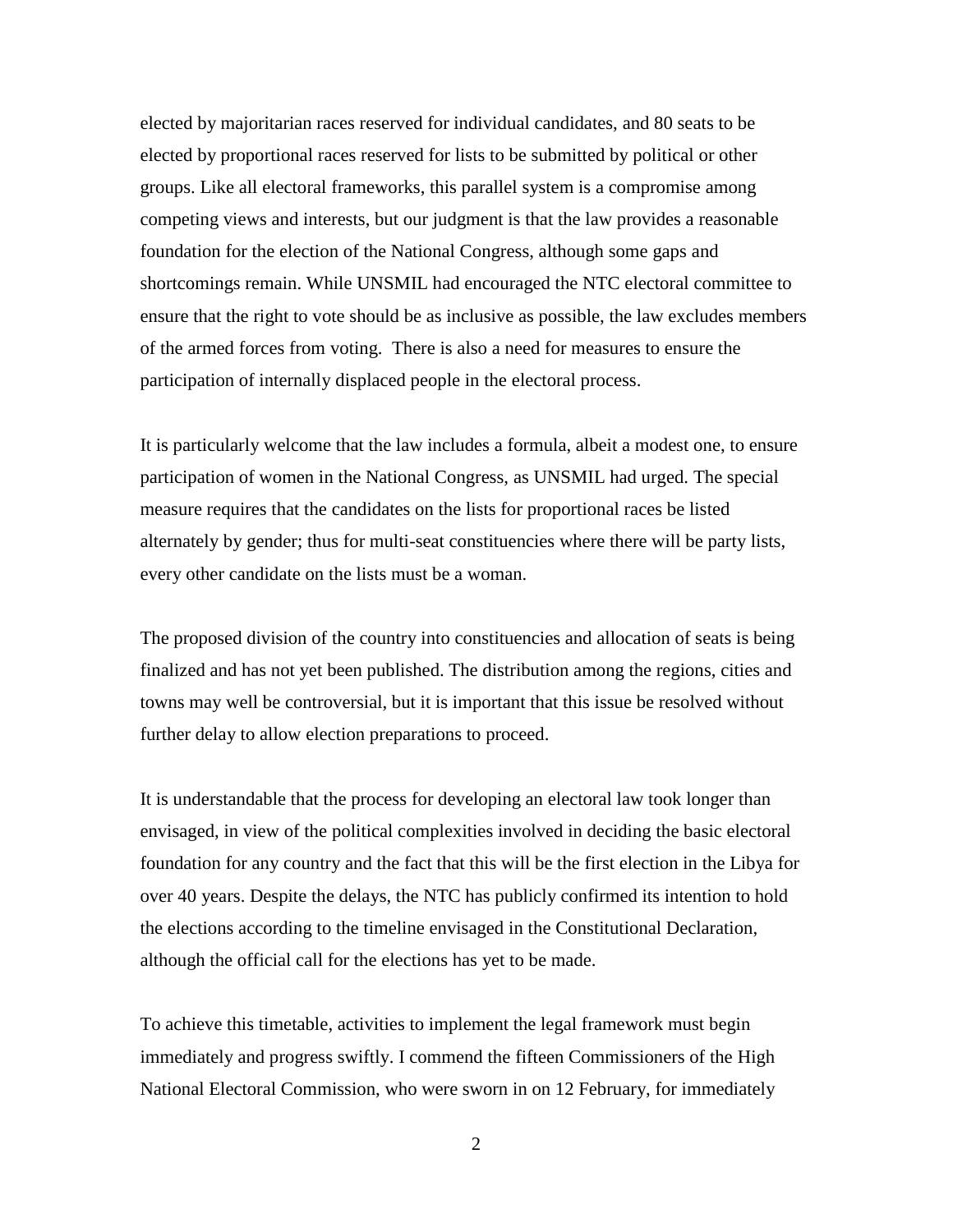commencing work on establishing sub-committees to address the core issues as well as a functional administration. I met with them myself this morning, and confirmed that they have high expectations that UNSMIL's assistance, which has been well appreciated by the electoral authorities during the legislative period, will now be carried forward in the operational phase. In response, the United Nations is expanding its support to the Electoral Commission by strengthening its advisory role within the Commission, launching support to voter education and coordinating the assistance of other international actors.

Meanwhile, the determination of communities to establish the legitimacy of local representation has been displayed in the election of a new local council in Misrata on 20 February. An eight-member local elections committee, appointed by the local council in early January, organized the election, including the administrative division of the city, allocation of seats, and registration of voters. Approximately 65% of the eligible population registered and 57% of registered voters cast their votes for 28 seats. The candidates elected were announced following a two-day counting period in a peaceful and amicable environment. The police and brigades provided comprehensive security within the city and outside of the 78 polling stations.

In other cities I have visited during this period, local councils viewed the Mistrata elections positively, and expressed their desire to hold their own elections. Of particular significance, given recent controversy there, is the appointment by the Benghazi local council of a well-respected judge to oversee the formation of a committee charged with preparing for local elections in Libya's second largest city, where the uprising for democratic transformation began.

### Mr President,

Of utmost importance to the successful conduct of elections nationwide is of course a positive evolution of the security situation. The Libyan authorities well recognize that their foremost challenge is to address the future of the revolutionary fighters and the wide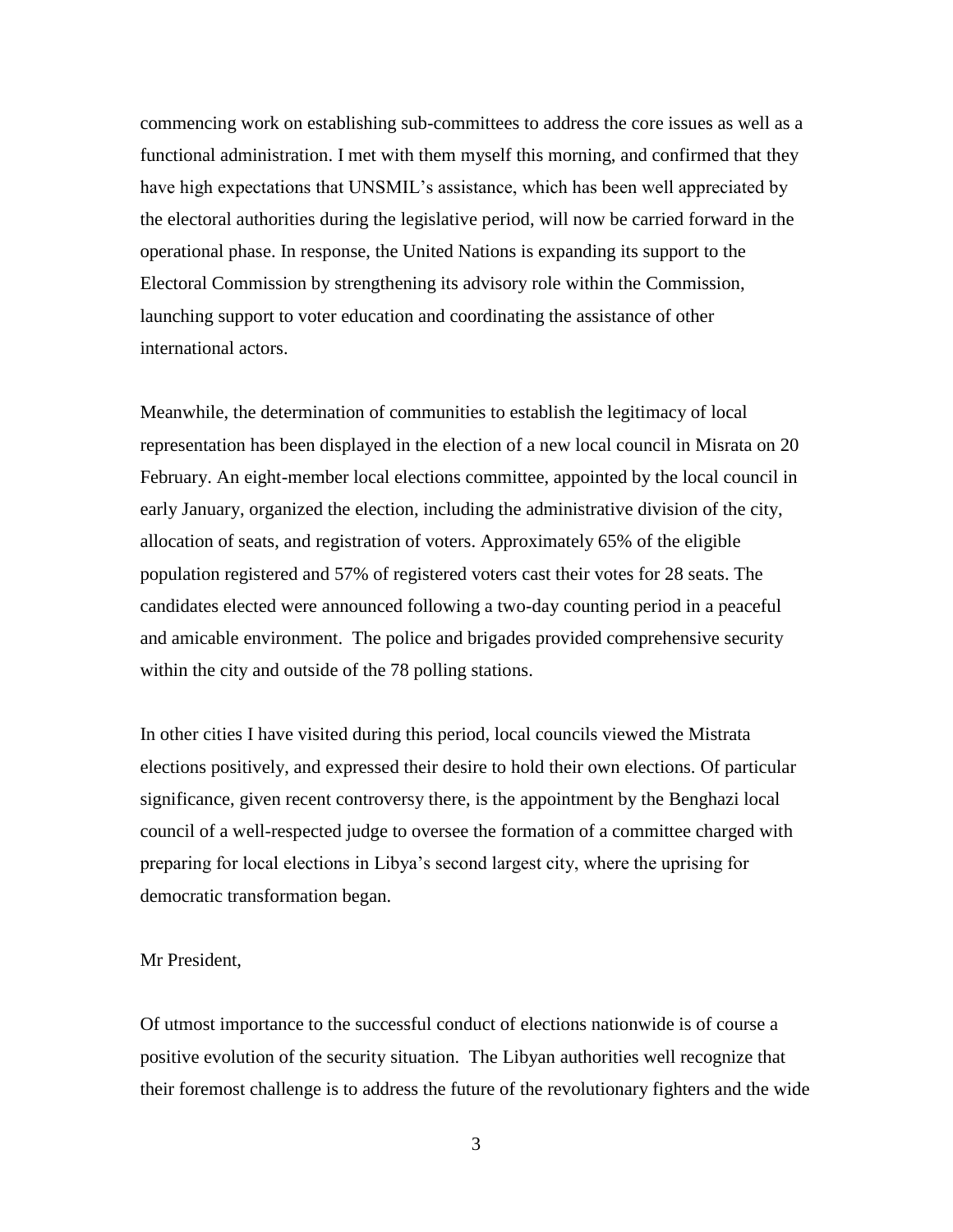circulation of weapons, and to develop professional state security institutions under civilian control. However, while the diverse armed brigades continue to lack clear lines of command and coordination, there is some appreciable progress in the development of state authority over brigades in the provision of security, including through the establishment of local security committees under the direction of the Ministry of Interior to coordinate security operations among participating brigades. The coordinated deployments during the 17 February anniversary celebrations were a significant illustration of this. The brigades continue to perform important security functions, as they have for long periods often without payment. Contrary to the impression given by some media reports, although they seek guarantees that the transformation for which they have fought is securely on track, there is little indication that they wish to perpetuate an existence outside state authority. The Government issued a decision last week regarding the transfer of control of land, air and sea port infrastructure from the brigades to the Ministry of Interior, which when implemented will be a significant step forward in exerting state control.

At the same time, government plans for the registration and integration or demobilization of former fighters are proceeding. The registration process for ex-combatants that started in January is nearing completion. The Warriors Affairs Commission for Rehabilitation and Development reports that approximately 148,000 having registered to date, and will be referring those preferring to join the Police to the Ministry of Interior, and those who choose the Army to the Ministry of Defence. Approximately 15 per cent appear to be opting for each of these, so the majority of ex-combatants are seeking, and must be afforded, educational or vocational training, and employment or self-employment opportunities. The Ministries of Interior, Defence and Labour are developing their plans for integration and reintegration, including an initial recruitment of 10,000 former fighters under the Ministry of Interior and 5,000 under the Ministry of Defence.

On 20-21 February, UNSMIL upon the request of the Prime Minister facilitated an interministerial retreat to review the most critical security challenges confronting Libya and to decide upon immediate steps to address them in a coordinated manner. In opening the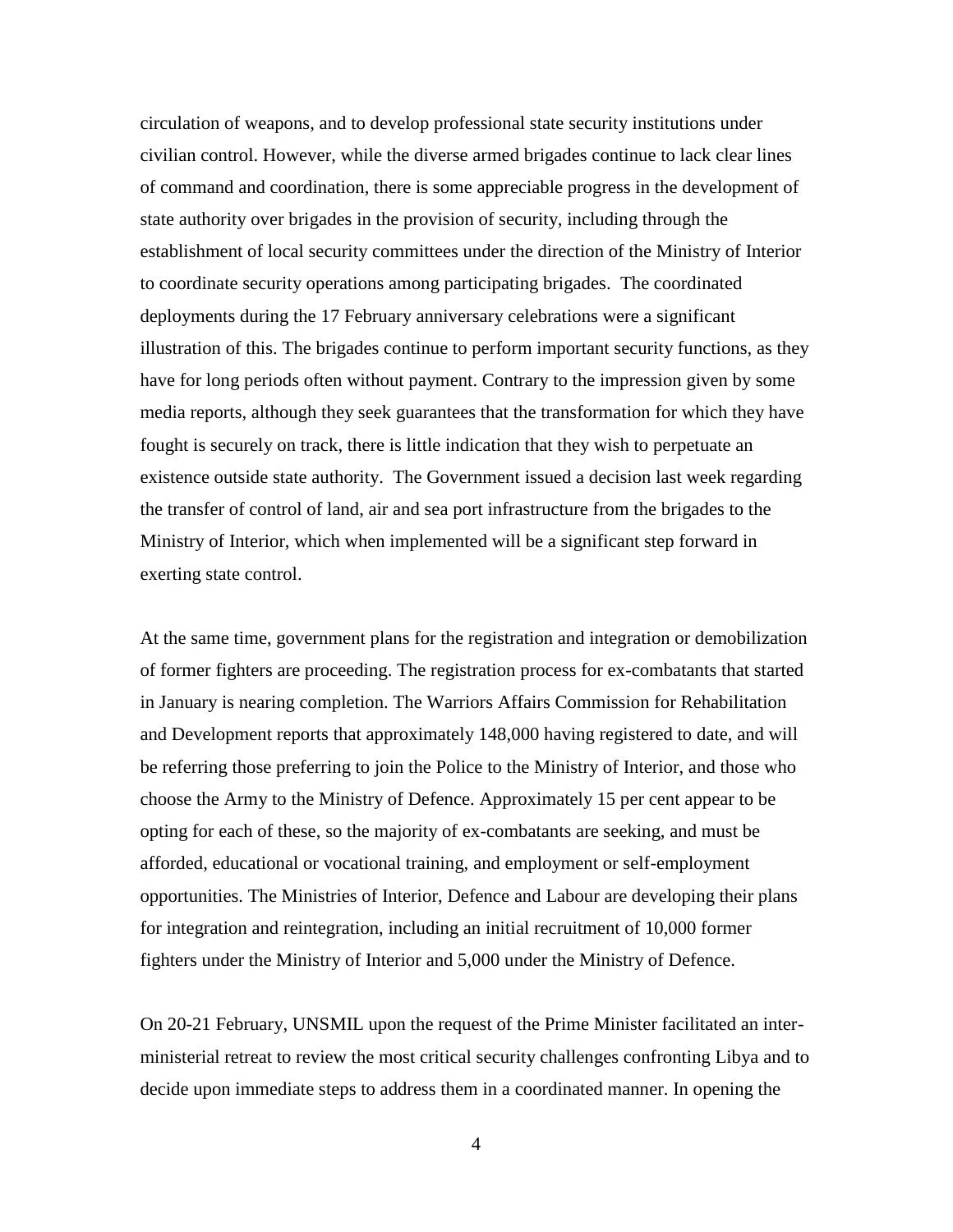retreat, the Prime Minister highlighted border security, security in Libyan cities, weapons proliferation and human rights violations as the major security pre-occupations, and emphasized the need to strengthen Libya's security and defence forces swiftly within the remaining four months of his Government's tenure, urging the relevant ministries to pool their efforts and coordinate closely. The retreat developed a priority action plan, with key recommendations including strengthening police deployment and security coordination among all relevant actors in the lead up to elections, and securing the southern border in an integrated action plan against human trafficking, arms smuggling and other illegal activities. All participants welcomed the commitment to strengthened inter-ministerial coordination and cooperation, a marked difference from the practice of the previous regime. They recognized the need for an overarching national security framework and strategy, including a national security coordinating committee under the Prime Minister. The Deputy Prime Minister briefed international partners on the outcomes of this workshop to further enhance coordinated assistance in these areas.

In addition to this support to inter-ministerial coordination and communications, UNSMIL continued to support the efforts of the Government in coordinating with bilateral and multilateral partners in the areas of arms proliferation, border security, and the rehabilitation of the police. There are now three UNSMIL advisors embedded in the Ministry of Interior, supporting the Ministry in the areas of police training, logistics and communication and media relations.

UNSMIL is also assisting the Government in preparations for the high-level regional conference on border security which Prime Minister El-Keib announced Libya's intention to convene when he addressed the African Union Summit in Addis Ababa on 29 January.

The new government faces tremendous challenges and a heavy legacy from the former regime as it tries to tackle illegal migration and smuggling, effective border control, proliferation of weapons, and the need to reverse policies of long-standing discrimination against minority communities and foster national reconciliation among tribes. This has been tragically highlighted in recent days by deadly clashes which erupted between the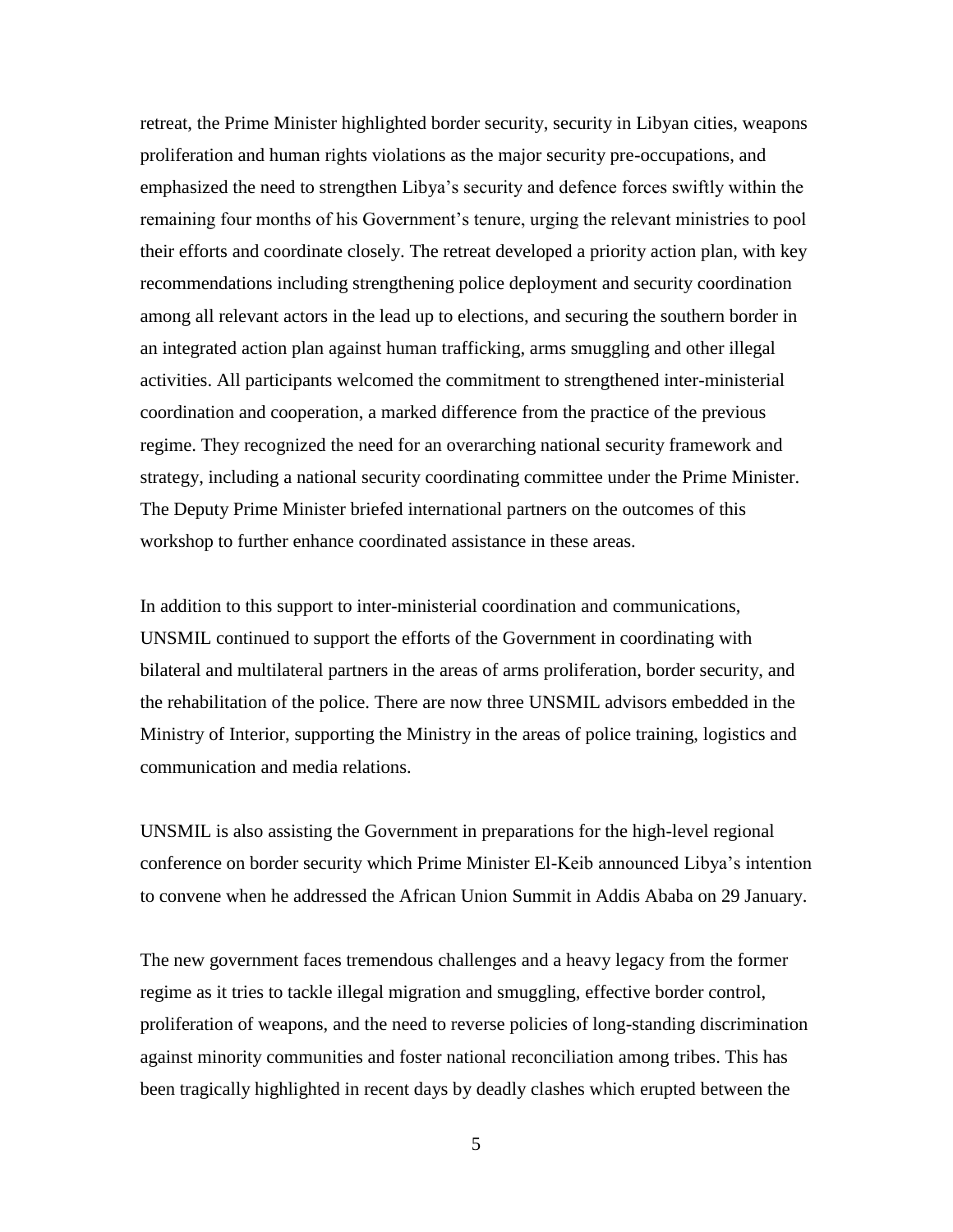Tabou and the Zwaya tribal brigades in the southern city of Kufra over a two-week period, with approximately 100 reported to have died and many seriously injured. While these clashes appear to have been triggered by the initial killing of a Zwaya man and the subsequent death of a Tabou youth, this is the latest incident in a long history of conflict of simmering tribal tensions fuelled by policies of the former regime, including state sponsored discrimination against the Tabou, and by local disputes over control over smuggling including illegal migration. Religious leaders and tribal chiefs among others negotiated a cease-fire to restore calm. The Government dispatched units of the national army to the area, although there were criticisms of too slow a response by the authorities. A joint mission of UN Agencies and UNSMIL visited Kufra from 23-26 February to assess the most urgent priorities, including support to third country nationals and vulnerable communities whose services were interrupted by the fighting. UN Agencies have delivered humanitarian assistance through the Libyan Red Crescent and Ministry of Health, but difficulties have yet to be overcome to ensure that the Tabou areas, isolated by the fighting, receive sufficient humanitarian support.

### Mr President,

Since the High Commissioner for Human Rights and I briefed the Council on 25 January, further information regarding torture and ill-treatment of detainees, including deaths in custody, has come to light through non-governmental organizations and UNSMIL's own visits to places of detention. I and my colleagues have discussed immediate measures to prevent further incidents of torture and mistreatment in several meetings with the Prime Minister, the Minister of Justice and other Ministers and senior officials. On 31 January, Deputy Prime Minister Mustafa Abushagur announced that the Government had issued a circular to clarify the rights of detainees, including a directive that torture and mistreatment of detainees was forbidden and allegations would be investigated. Addressing the Human Rights Council in Geneva yesterday, Prime Minister El-Keib reiterated the Government's human rights commitment and cooperation with the United Nations and others in this domain. Strong and urgent measures are essential to give effect to these intentions.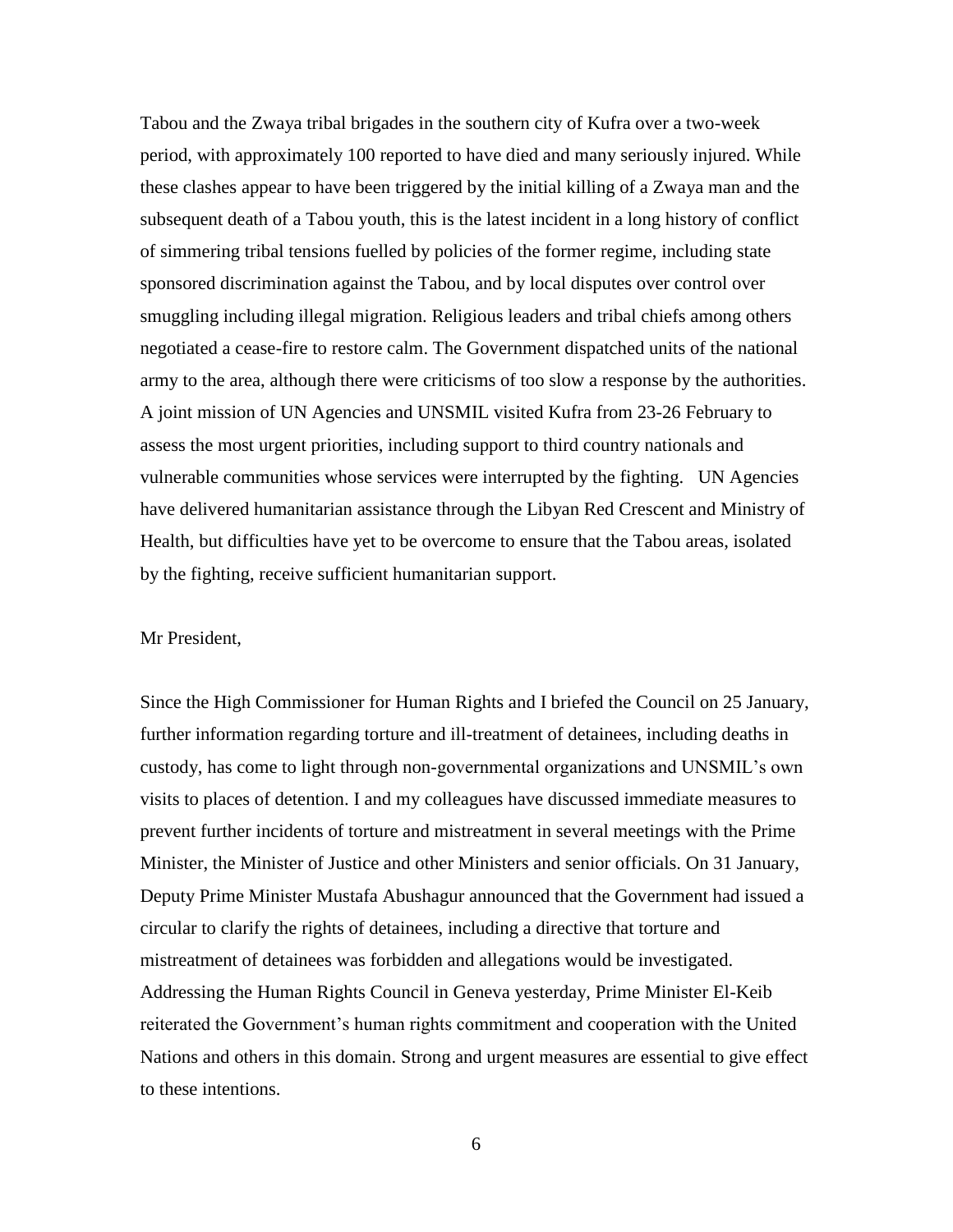I have particularly stressed the need for a task force bringing together the Ministries of Justice, Defence and Interior to regularly inspect facilities still under the control of various brigades; to identify all detention locations; and to implement an overall strategy on conflict-related detentions. The Ministry of Justice has indicated that such inspections have commenced, and the Prime Minister has given assurances of the formation of a committee to investigate allegations of torture and stated yesterday that such investigations are now under way. UNSMIL has visited or re-visited detention facilities in Misrata, Zawiya, and Tripoli to identify those which should be scrutinized as priority, and has made an initial submission to the Office of the Prime Minister and the Ministry of Justice. We will continue to work closely with the authorities and to encourage them to ensure that inspections of known facilities are undertaken, that secret locations are identified and brought under government control, and that abuses are investigated.

UNSMIL has also strongly urged the investigation of an attack on 6 February on the Tawergha IDP camp at the Janzur Marine Academy in Tripoli, when a brigade entered the camp in heavy force and attempted arrests. When camp detainees took to the streets to protest, they were also fired upon. The combined attacks resulted in the deaths of seven people, including three children and two women. The United Nations has pressed for better security not only at this camp, but also at locations of displaced Tawergha in other parts of the country. This latest incident underscores the urgent need for the responsibility for arrests and detention to be exercised by the Ministry of Justice alone. As a contribution towards reconciliation, Tawergha tribal leaders issued an apology on 23 February to all citizens of Misrata for crimes committed by members of their community and called upon on all those who committed such crimes to surrender themselves to the justice system. My Deputy continues to work with the Libyan authorities to address the short and longer-term needs of the Tawergha community.

UNSMIL continues to urge the Ministry of Justice to accelerate the process of asserting control over the facilities currently run by the brigades, where we estimate that approximately 5000 to 6000 detainees remain. Since my last briefing, two additional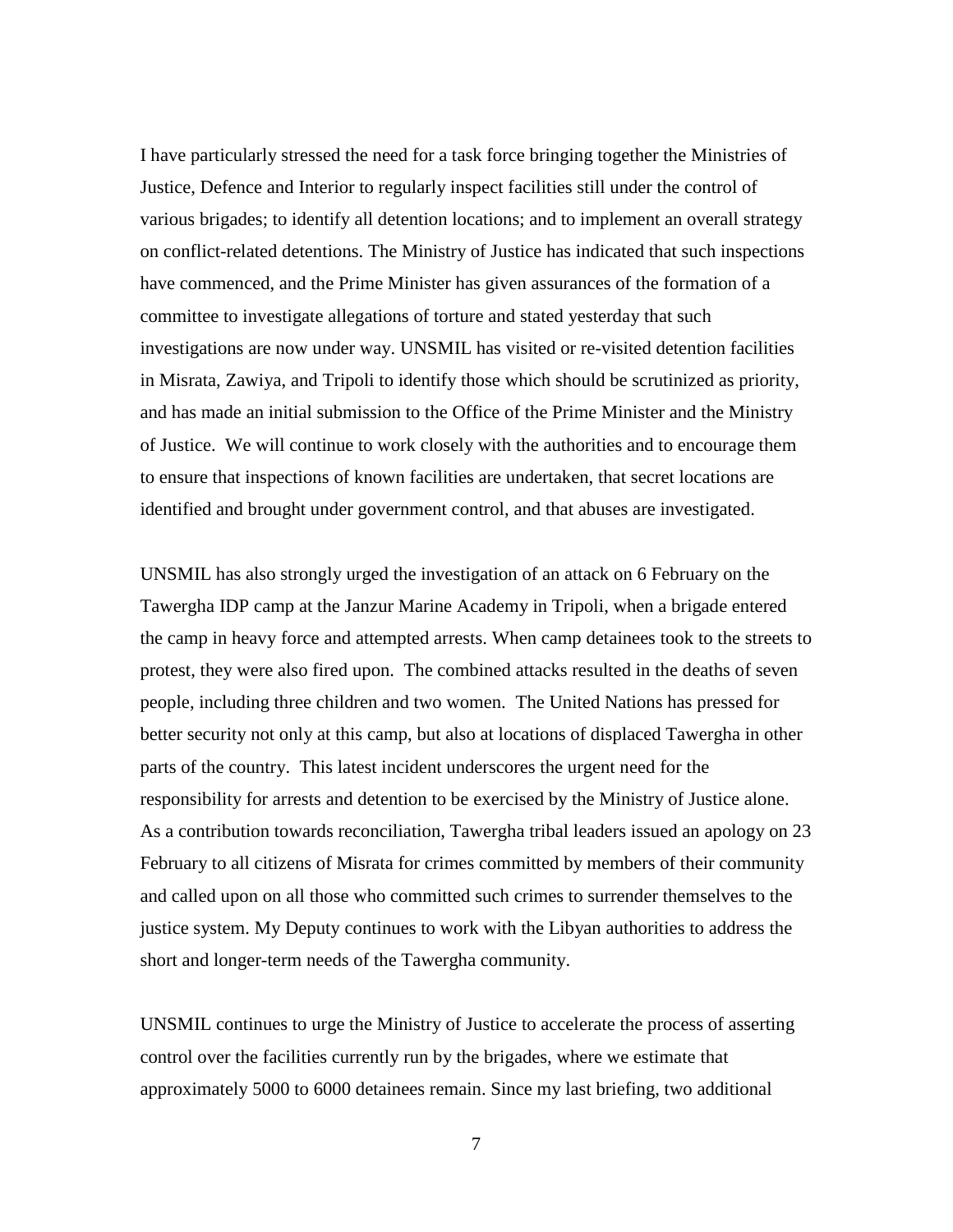detentions centres have been placed under Government control, bringing the total to eight, with a total of 2382 detainees. Progress continues to be complicated by insufficient numbers of judicial police. Several partners have expressed willingness to assist the training of judicial police, and the Ministry of Justice has also requested assistance in the training of prosecutors.

Libya's court system is slowly coming back into operation, with several courts in Tripoli and Benghazi resuming operations, despite some concerns about security of judges and lawyers. On 5 February, the first criminal proceedings of over forty persons accused of committing crimes in support of the Qahdafi regime during the conflict opened before a military court in Benghazi. On 22 February, the military court ruled that the trial should move to a civilian court, which is to be welcomed. As further trials commence, it will be crucial that the accused are granted adequate legal representation, full due processes and assurances that any confessions that may have been taken under torture are not admitted into evidence.

The transitional justice law, entitled "Establishing the Foundation of National Reconciliation and Transitional Justice," was made public on 14 February. The law establishes a Fact-Finding and Reconciliation Commission mandated to investigate crimes and human rights violations since 1969. It will comprise 11 members to be appointed by the NTC. The law also establishes a Victims Compensation Fund but does not prevent victims' rights to justice through the courts. While the law does not necessarily reflect best practices elsewhere, it provides an important opportunity to start a comprehensive truth-seeking process in Libya.

A vital part of the transitional justice process is the search for and identification of missing persons. The Ministry for Assistance to the Families of the Martyrs and Missing Persons has already commenced the collection of DNA samples from families as well as work on exhumation of mass graves. UNSMIL is encouraging the Ministry to invite an international expert assessment, which will help to define a clear strategy according to international standards, so that quick measures do not harm prospects of future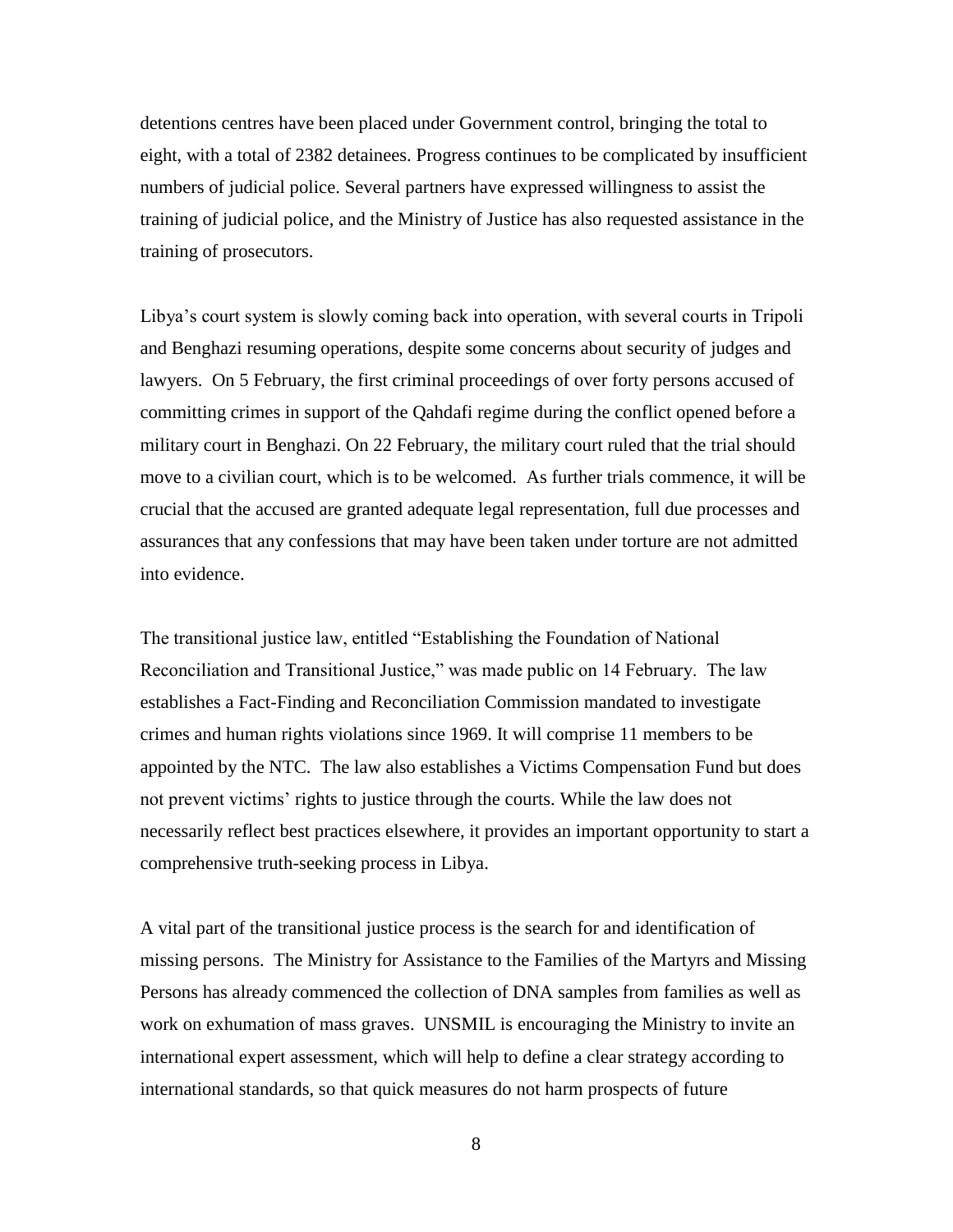identifications of remains. UNSMIL has also proposed the drafting of a new legal framework to better safeguard the rights of families of the missing in Libya.

## Mr. President,

In all of my meetings, at both the national and local levels, officials are increasingly highlighting their inability to cope with the increasing numbers of migrants and refugees, and are seeking sustained assistance to address these challenges humanely. In the absence of a clear legal or administrative framework on migration, irregular migrants and some potential asylum-seekers, including elderly persons, women and children, continue to be detained in facilities operated by different authorities or brigades, often in poor conditions with access to limited humanitarian assistance. Of the 18 Ministry of Interior migrant detention facilities in operation prior to the crisis, only two are under full Ministry control. The International Organization for Migration (IOM) continues to assist migrants in distress through facilitation of citizenship verification, issuance of travel documents and voluntary repatriation operations; however, access to migrants and the absence of secure transit facilities in the west and south of the country remain the greatest challenges to direct assistance. In response to the poor conditions at the Qanfouda detention facility in Benghazi, where numbers have now swollen as a result of transfers from Kufra, LibAid and other humanitarian actors have undertaken refurbishments and provided non-food items as well as improved the provision of health services in attempts to address the growing needs.

The deteriorating security situation in Syria has led to an influx of refugees entering Libya via the Egyptian border. At the Salloum border crossing, UNHCR has provided stranded Syrians with more than 4,000 meals, while IOM has been supporting with medical treatment and some non-food items. Within Libya, UNHCR is assisting local support organizations in their efforts to cope with new arrivals through technical assistance in registration, providing non-food items and support for vulnerable individuals.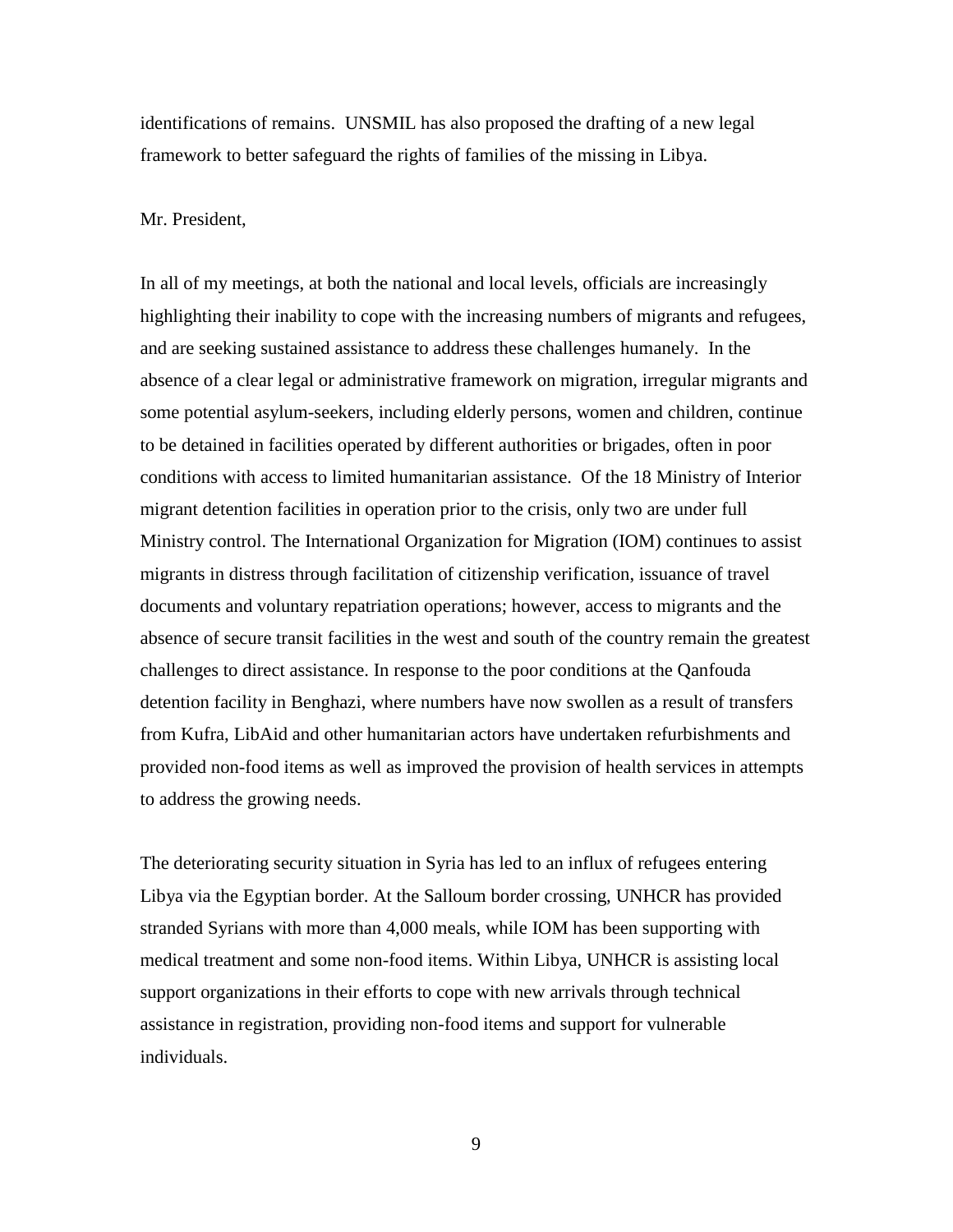#### Mr. President,

As anticipated in my last briefing, Deputy Prime Minister Dr. Mustafa Abu Shagur convened a workshop on 30-31 January to discuss the coordination of international assistance, bringing together Libyan ministries, institutions and civil society organizations with international partners. The workshop was an effort to synchronize coordinated offers of external support with the Government's urgent priority planning. It served to identify needs and opportunities for support in the five areas of social services delivery, public administration, transitional justice, civil society and media, and Government strategic communications. The Government is close to presenting its National Plan to the international community, and to putting in place coordination arrangements to follow up on international offers of support, involving the Prime Minister's Office and the Ministry of Planning, supported by UNSMIL, the European Union and the World Bank.

### Mr President,

When I have the opportunity to address you again next week, I will of course update you on significant developments in any of these areas, although I will mainly be presenting the Secretary-General's proposals for the role of UNSMIL for the period ahead. Alongside our major engagements during this period with the Government in Tripoli and our work in integrated mission planning, I have since my last briefing visited three more of the cities most affected during the fighting, Sirte, Brega and Ajdabiya, as well as holding discussions with the local council and civil society representatives – many of them youth and women - in Benghazi. Such visits make clear the extent of the needs for reconstruction, service delivery and clearance of mines and remnants of war. But an equally strong impression is the extraordinary civic responsibility and initiative, which has led local people to set to work immediately – without waiting for assistance from central government or international actors – to resume as much of the elements of normal life as possible. Along with this sense of responsibility of local leaders goes the determination of civil society to play its own role and to hold any future leadership to